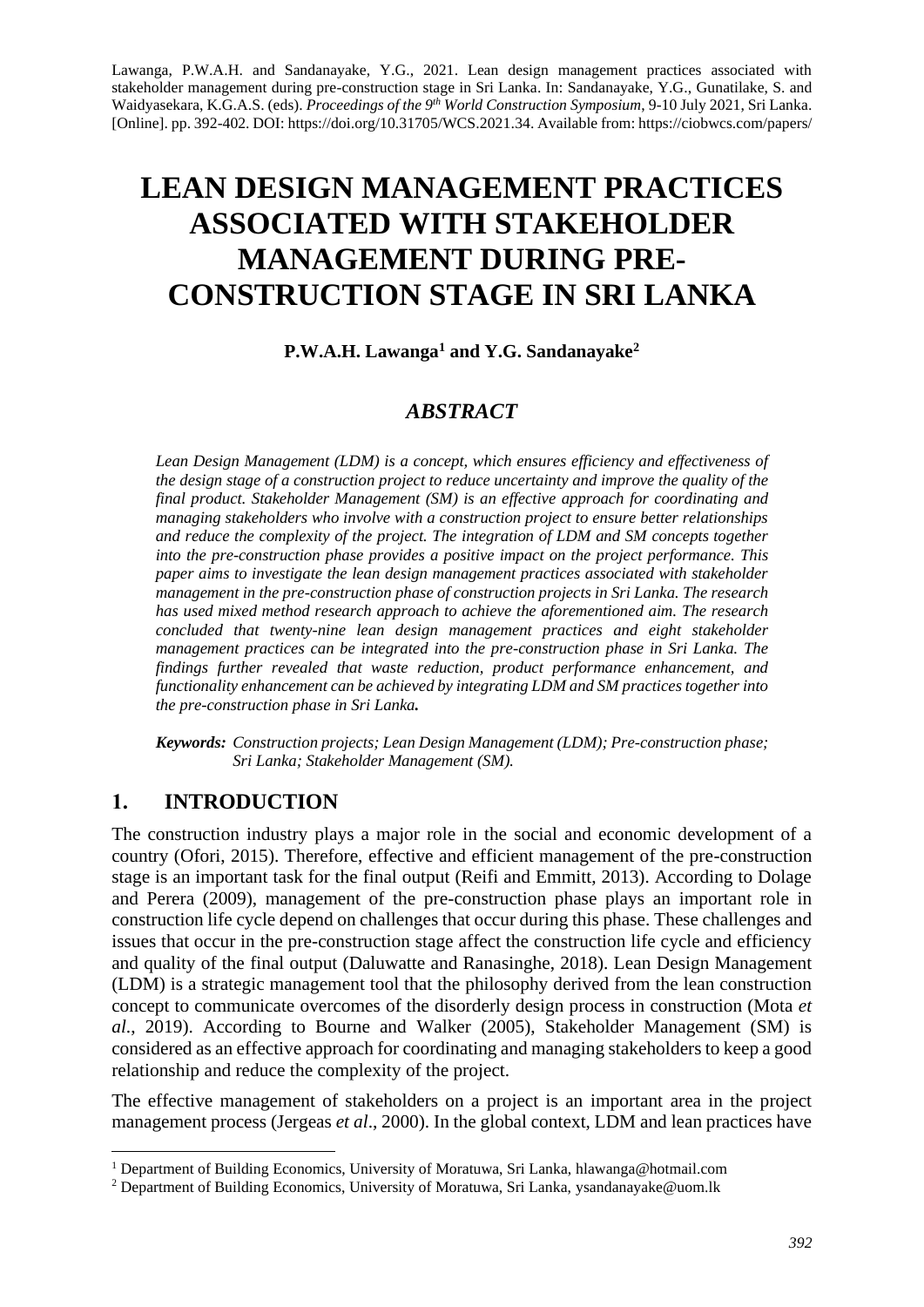been evaluated through different studies. However, the relationship between SM and LDM in pre-construction phase has been studied only in few researches. Herrera *et al.* (2019) researched to evaluate the relationship between LDM principles and SM practices based on opinions of international experts during the pre-construction stage in Chile, Colombia, and Span. Moreover, that study was limited to investigate the relationships between Koskela's lean construction principles and SM practices during the pre-construction stage. However, there is a gap still not filled related to stakeholder management practices and LDM practices in the preconstruction phase when it comes to the Sri Lankan context. Therefore, the purpose of this paper is to investigate the twenty- nine lean design management practices associated with eight stakeholder management practices that can be used during the pre-construction phase of construction projects in Sri Lanka.

## **1.1 LEAN DESIGN MANAGEMENT PRACTICES (LDMP)**

Lean design management simply describes the way of communicating how to overcome the disorderly design process in lean construction (Herrera *et al*., 2019). Uusitalo *et al.* (2017) described that LDM concept is based on the lean construction concept, which focuses on two main values called minimising waste, and creating values. Furthermore, Kumar and Abuthakeer (2019) found that new practices, tools, and techniques are implementing to minimise the overcomes of the disorderly design process. Babalola *et al.* (2019) have elaborated lean practices that are applied in the present industry and categorised those practices into four basic categories based on their application in the industry.

Table 1 presents the lean design management tools and practices under four categories.

| <b>Categories</b>                       | <b>Lean Design Management Practices and Tools</b>                                                                                                                                                                                                                                                                                                                                                                                                                                                                                     |
|-----------------------------------------|---------------------------------------------------------------------------------------------------------------------------------------------------------------------------------------------------------------------------------------------------------------------------------------------------------------------------------------------------------------------------------------------------------------------------------------------------------------------------------------------------------------------------------------|
| <b>Design and Engineering Practices</b> | Virtual Design Construction (VDC): (LDMP1)<br>٠<br>Design Structure Matrix (DSM): (LDMP2)<br>Prefabrication and Modularisation: (LDMP3)<br>Detailed Briefing: (LDMP4)<br>Design Workshop or Big Room workshop: (LDMP5)<br>Integrated Project Delivery (IPD): (LDMP6)<br>Target Value Design (TVD): (LDMP7)<br>Standardisation: (LDMP8)                                                                                                                                                                                                |
| <b>Planning and Control Practices</b>   | Last Planner system (LPS): (LDMP9)<br>٠<br>Work Structuring and Scheduling: (LDMP10)<br>Benchmarking: (LDMP11)<br>Location-Based Management (LBM): (LDMP12)<br>٠<br>Six Sigma: (LDMP13)<br>Value Based Management/Value Streaming Mapping<br>$\bullet$<br>(VBM/VSM): (LDMP14)<br>Pull Scheduling/Planning: (LDMP15)<br>٠<br>Reduce time: (LDMP16)<br>$\bullet$<br>Simplify Steps: (LDMP17)<br>Increasing Flexibility: (LDMP18)<br>Focus on the Whole Process: (LDMP19)<br>Increase Transparency (LDMP20)<br>First run Study: (LDMP29) |

*Table 1: Categories of lean design management tool and techniques*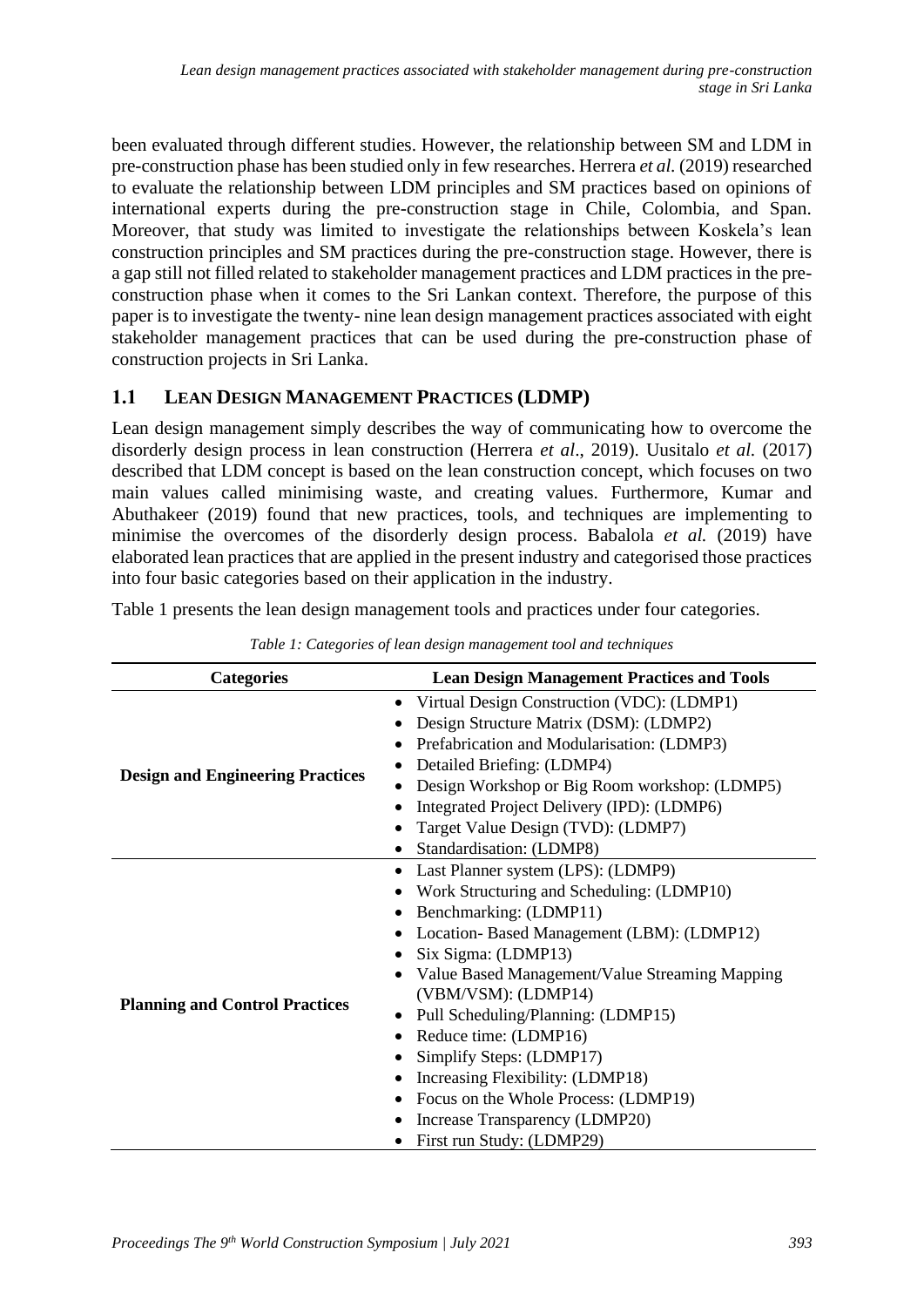| <b>Categories</b>                   | <b>Lean Design Management Practices and Tools</b> |  |  |
|-------------------------------------|---------------------------------------------------|--|--|
|                                     | • Visualization tools/Management (VM): (LDMP21)   |  |  |
|                                     | • Teamwork and partnering: (LDMP22)               |  |  |
| <b>Construction and Site</b>        | • Total Quality Management (TQM): (LDMP23)        |  |  |
| <b>Management Practices</b>         | • Kaizen: (LDMP24)                                |  |  |
|                                     | • Conference management (CM): (LDMP25)            |  |  |
|                                     | • Kanban System: (LDMP26)                         |  |  |
|                                     | • Health and Safety Improvement Management:       |  |  |
| <b>Health and Safety Management</b> | (LDMP27)                                          |  |  |
| <b>Practices</b>                    | • Plan of Conditions and Work Environment or      |  |  |
|                                     | Environmental Management System: (LDMP28)         |  |  |

Source: (Babalola *et al.,* 2019; Herrera *et al.,* 2019)

As elaborated in Table 1, LDM practices can be categorised based on areas of their possible implementation in the design, planning, and construction projects (Babalola *et al.*, 2019). Moreover, each LDM practices is used as strategic solutions to minimise wastage in different situations during the pre-construction stage. However, the identified twenty-nine (29) LDM practices were assessed whether those practices are applying when it comes to Sri Lankan construction projects during the pre-constriction stage.

#### **1.2 STAKEHOLDER MANAGEMENT (SM)**

As per Bourne and Walker (2005), stakeholder management is considered an effective approach for coordinating and managing stakeholders to keep a good relationship and reduce the complexity of the project. However, the involvement of stakeholders in the pre-construction stage is considered an important management practice that can provide better management through the whole process (Aapaoja *et al.,* 2013). Molwus *et al*. (2017) have stated that the SM concept is a critical element for the management of construction projects. The review on stakeholder management practices can be summarised under Table 2.

| <b>Stakeholder Management Practices</b>                                                                                        | <b>Sources</b>                                            |
|--------------------------------------------------------------------------------------------------------------------------------|-----------------------------------------------------------|
| Specialist designers are involved during the early stages<br>of the project. (SM1)                                             | (Knotten <i>et al.</i> , 2016; Reifi and<br>Emmitt, 2013) |
| The identification of requirements of the stakeholders:<br>Identified special requirements, technical specifications.<br>(SM2) | (Reifi and Emmitt, 2013; Herrera et al.,<br>2019)         |
| Builders are involved during the early stage of the<br>project. (SM3)                                                          | (Knotten <i>et al.</i> , 2016)                            |
| The participation of the employer during the early stage<br>and their support to the other stakeholders. (SM4)                 | (Knotten <i>et al.</i> , 2016)                            |
| The participant of the client during decision making and<br>resolution of problems. (SM5)                                      | (Salgin <i>et al.</i> , 2016)                             |
| The involvement of the consultant party during legal and<br>promissory conditions. (SM6)                                       | (Chinyio and Olomolaiye, 2010)                            |
| The involvement of a consultant party during manage<br>external and internal stakeholders who deal with<br>Employer. (SM7)     | (Franco and Picchi, 2016)                                 |
| The design of the product and the construction process<br>are carried out instantaneously. (SM8)                               | (Herrera <i>et al.</i> , 2019)                            |

*Table 2: Stakeholder management practices during pre-construction stage*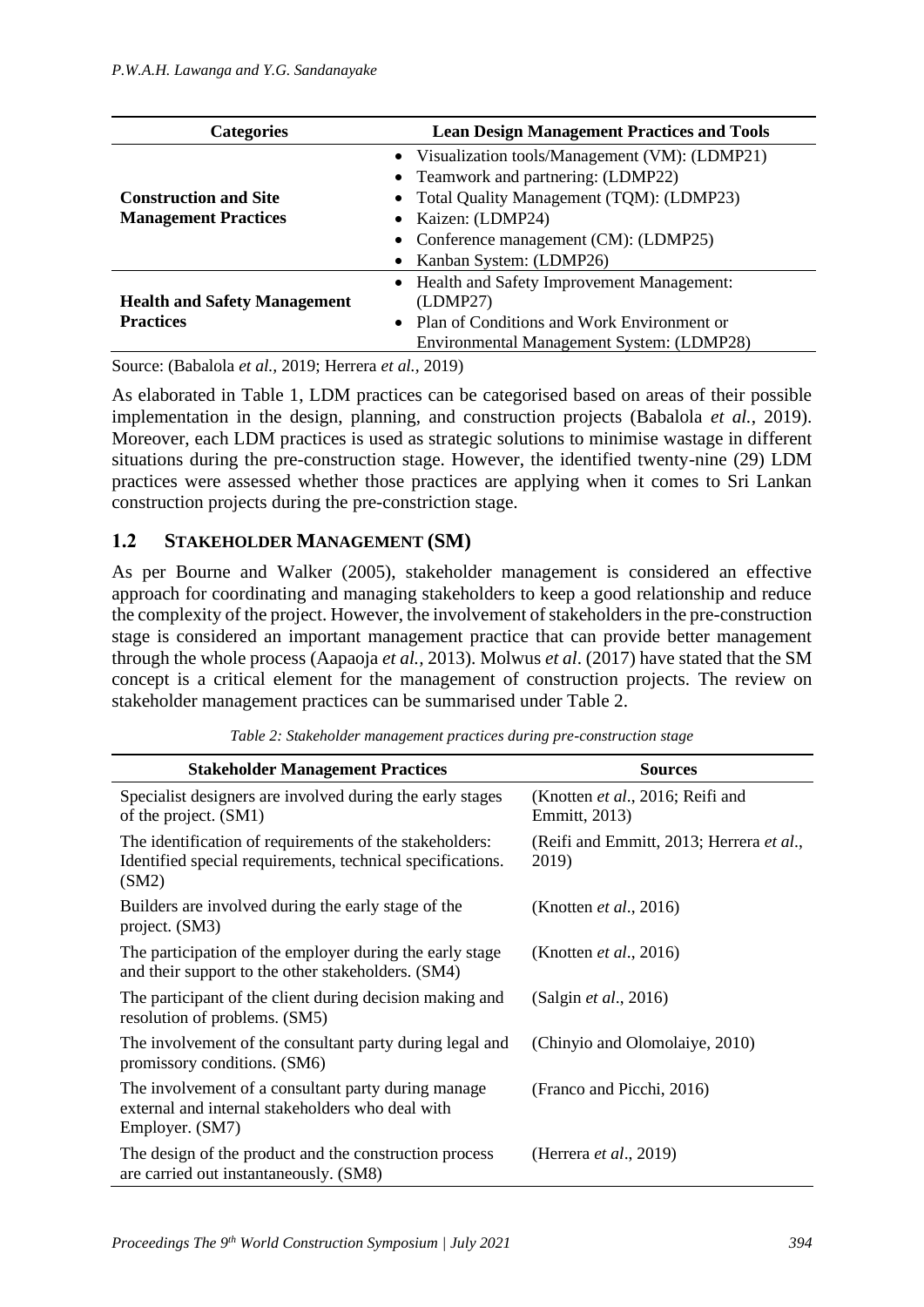As stated by the above SM practices, each SM practice is mainly applied in the construction industry to enhance the efficiency of stakeholder management procedure during the preconstruction stage. However, above eight (08) SM practices were assessed whether those practices are applying when it comes to Sri Lankan construction projects during the preconstriction stage.

## **1.3 IMPORTANCE OF THE IMPLEMENTATION OF LDM AND SM INTO THE PRE-CONSTRUCTION STAGE**

LDM is an important management strategy that increases the value of the final output of a construction project (Reifi and Emmitt, 2013). Improving the quality and the value of the project are other key benefits that can be gain through the LDM implementation (Mota *et al*., 2019). Furthermore, LDM is focusing on two main values called minimising waste and creating value to enhance the project performance during the pre-construction stage (Babalola *et al*., 2019). Moreover, LDM concept is being applied as a management strategy in construction projects to enhance project performance (Herera *et al*., 2019).

SM is another important activity that is being used to gain a mutual understanding of the objectives and expectations of all parties (Rajabul *et al*, 2015), Besides, delivering the success of the project is the main objective of SM in construction projects. Walt (2020) has identified SM as an important strategy because it addresses the whole project life cycle to create effective project relationships. Further, SM involves with developing the management planning, engaging and communicating with difficulties of a construction project to ensure the stakeholder expectation and project enhance performance (Walt, 2020).

When both management strategies are considered, only a few researchers discuss about the importance of implementation of both strategies. However, Herrera *et al*. (2019), have identified the importance of the implementation of LDM and SM during the pre-construction through their study. Increasing the final value of the project, reducing the cycle time, reducing the process variability, and increasing the efficiency of the process are the key importance that can achieve from the implementation of the LDM and SM together into the pre-construction stage (Herrera *et al*., 2019). Moreover, Herrera *et al*. (2019) found that LDM and SM are the key areas that affect project performance.

# **2. RESEARCH METHODOLOGY**

The research was initiated with a comprehensive literature review which was included a broad perspective of LDM and SM concepts and their applications during the pre- construction stage. This research used a mixed-method approach as it consists of quantitative and qualitative research approaches. However, data collection was done through semi semi-structured interviews to investigate the level of awareness and importance of the LDMP and SMP in the Sri Lankan construction sector and appraise the relationship between LDMP and SMP in preconstruction phase of construction projects in Sri Lanka. The outcomes were evaluated by comparing with findings and validation through the literature survey to identify the suitability of the LDM practices and SM practices for the pre-construction stage of the Sri Lankan construction. Therefore, the content analysis was selected as the qualitative analysis method to investigate the current lean and stakeholder management practices at pre-construction stage. Finally, quantitative analysis was utilised for the identification of the relationship between lean construction principles and stakeholder management practices at pre-construction stage of the Sri Lankan construction industry.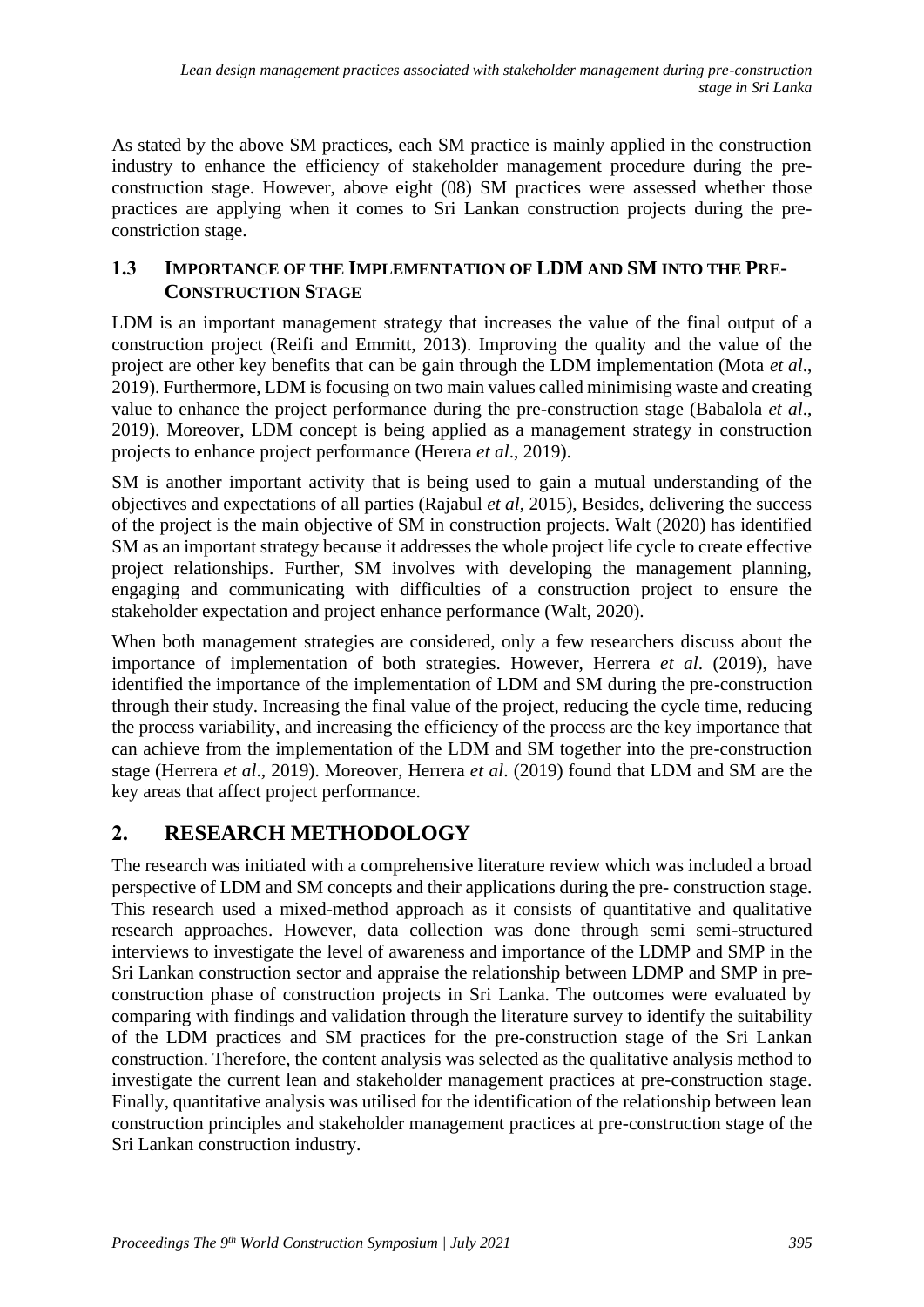# **3. RESEARCH FINDINGS**

The semi-structured interviews were conducted with thirty-five (35) professionals who have experience in the pre-construction stage at Sri Lankan construction projects. Respondents were selected using snowball sampling technique. Tables 3 and 4 provide the summary of respondents contacted in data collection.

|                               | Civil<br><b>Engineers</b> | <b>Architects</b> | <b>Mechanical</b><br><b>Engineers</b> | <b>Quantity</b><br><b>Surveyors</b> | <b>Total Number of</b><br><b>Respondents</b> |
|-------------------------------|---------------------------|-------------------|---------------------------------------|-------------------------------------|----------------------------------------------|
| Proportions of<br>respondents | 19                        |                   |                                       |                                     | 35                                           |
| (%)                           | (54%)                     | (23%)             | (9%)                                  | $(14\%)$                            | $(100\%)$                                    |

|  | Table 3: Summary of respondent's profile |  |  |
|--|------------------------------------------|--|--|
|  |                                          |  |  |

|                               | Tubic <i>i.</i> working experience of the respondents<br>Years | a   |                           | Year                    | Years                | than<br>ears                      |                                                |
|-------------------------------|----------------------------------------------------------------|-----|---------------------------|-------------------------|----------------------|-----------------------------------|------------------------------------------------|
|                               | $6 - 5$                                                        | لجه | $-15$ Yea<br>$\mathbf{1}$ | $\bar{\mathsf{c}}$<br>− | 25<br>$\overline{z}$ | More<br>m<br>$\mathbf{\tilde{c}}$ | Responden<br>umber<br>$\overline{\omega}$<br>ਠ |
| Proportions of<br>respondents |                                                                | 14  | 6                         |                         |                      |                                   | 35                                             |
| $(\%)$                        | 21%                                                            | 41% | 18%                       | 6%                      | 3%                   | 12%                               | 100                                            |

*Table 4: Working experience of the respondents*

#### **3.1 RESEARCH FINDINGS**

#### **3.1.1 Awareness of LDM and SM Concepts at the Pre-construction Stage**

Table 5 summarised the result of analytical data regarding the awareness of LDM concept and SM concept by the professional who involved in the construction industry and its implementation at the pre-construction stage in the Sri Lankan construction sector.

*Table 5: Awareness of lean design management concept and stakeholder management concept*

|                                              | <b>LDM</b> Concept | <b>SM Concept</b> |
|----------------------------------------------|--------------------|-------------------|
| Number of respondents having awareness       | 32 (91%)           | 34 (97%)          |
| Number of respondents with lack of awareness | 3(9%)              | 1(3%)             |
| <b>Total number of respondents</b>           | $35(100\%)$        | $35(100\%)$       |

As per the analytical data, 91% of respondents aware of LDM concept. However, 9% of respondents have some understanding despite a lack of experience regarding LDM concept. Furthermore, 91% of respondents aware of the SM concept. However, 3% of respondents have some understanding despite lack of experience regarding SM concept.

#### **3.1.2 The Relationship between SM Practices and LDM Practices**

To investigate the SM practices, their relationship with the twenty-nine (29) LDMP were investigated through semi-structured interviews. The opinion of 35 respondents was used to appraise whether the SM and LDM practices have a strong (complete) relationship, a partial relationship or relationship was non-existent.

The descriptive analysis was used as the analysis technique for this study. The mean value of the 35 respondent's answers was used to assess the relationships between these two variables.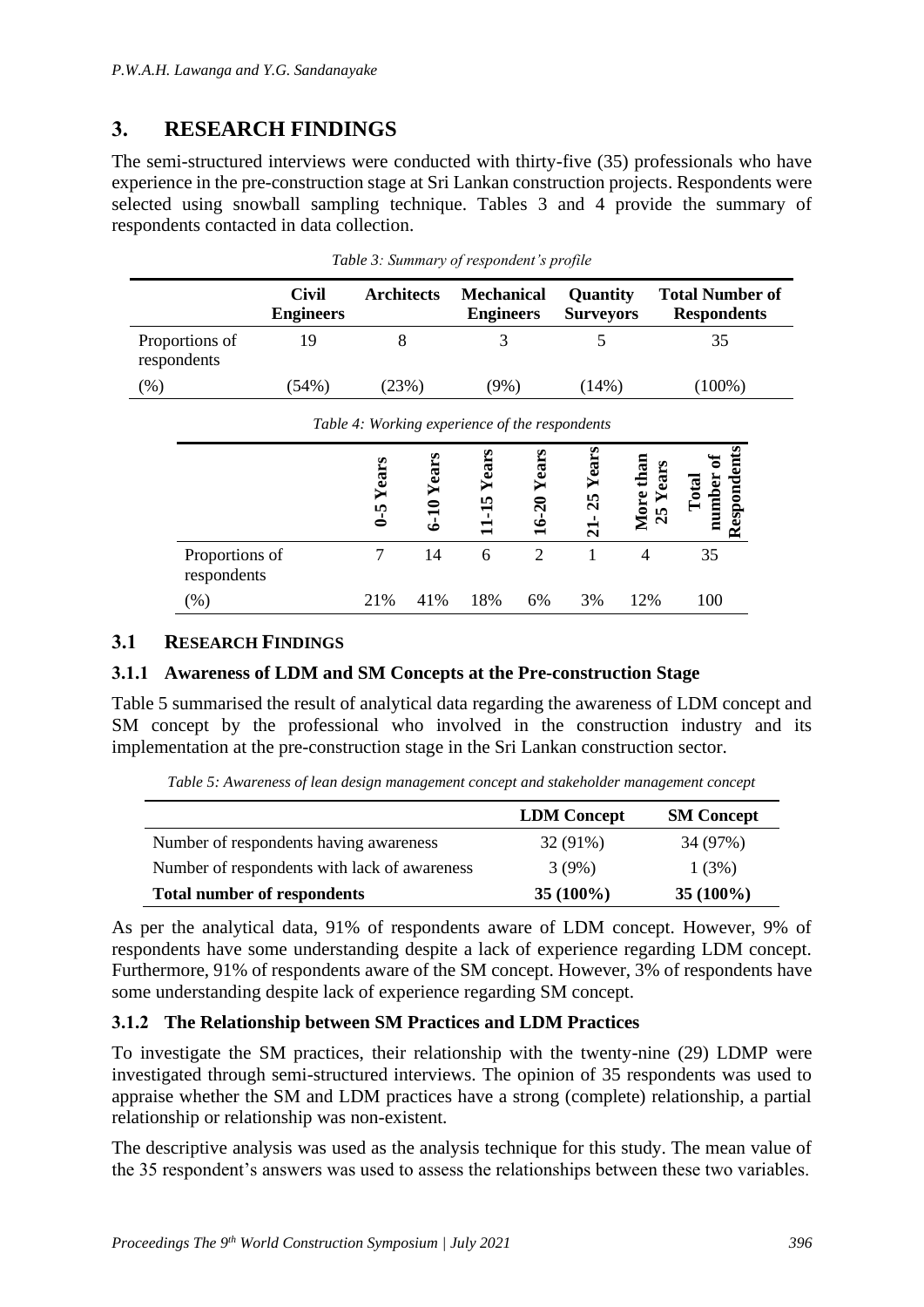Mean Value = 
$$
\Sigma x i \div n
$$
 (01)

According to the results, each relationship was assessed through the rules given in Table 6.

*Table 6: Nature of the relationships*

| <b>Mean Value</b>          | <b>Nature of the Relationship</b> |
|----------------------------|-----------------------------------|
| Mean Value $= 0 - 0.5$     | Non-existing relationship         |
| Mean Value = $0.50 - 1.50$ | Partial relationship              |
| Mean Value = $1.50 - 2.00$ | Strong (Complete) relationship    |

There were 232 possible SM and LDMP relationships were assessed under this study. When these 232 possible were assessed during interviews, 55 possible had strong (Complete) relationships, 145 had partial relationships, and other 32 did not have any relationships. The number of total connections between SMP and LDMP were 200 (including both partial and strong relationships), which accounted for 86.21% of all potential relationships. In addition to that, when considering all potential relationships, 27.50% were complete relationships, and 72.50% were partial relationship. Figure 1 shows the number of LDMP that each of the SMP contributed to relationships.



*Figure 1: The number of LDMP that each of the SM practices contributed to relationships*

On average SM practices were subjected to as a minimum 18 LDMP, and a maximum of 28 out of 29 LDMP that were assessed during the data collection procedure.

#### **3.1.3 Complete Relationship between SM and LDM Practices**

The judgement of 35 respondents regarding 232 possibles between these two variables was used to validate the relationship between LDM practices and SM practices. However, the mean value of those answers was used to establish the relationship between LDM and SM practices. As per the result of the analysis, there was a complete (strong) relationship for the 55 possible among 232 of total possible that had been assessed during the study. The association of 55 complete relationships was separated into eight SMP and it could be presented as the node diagram. Figure 2 shows the strong relationships between SMP and LDMP compactly as a node diagram.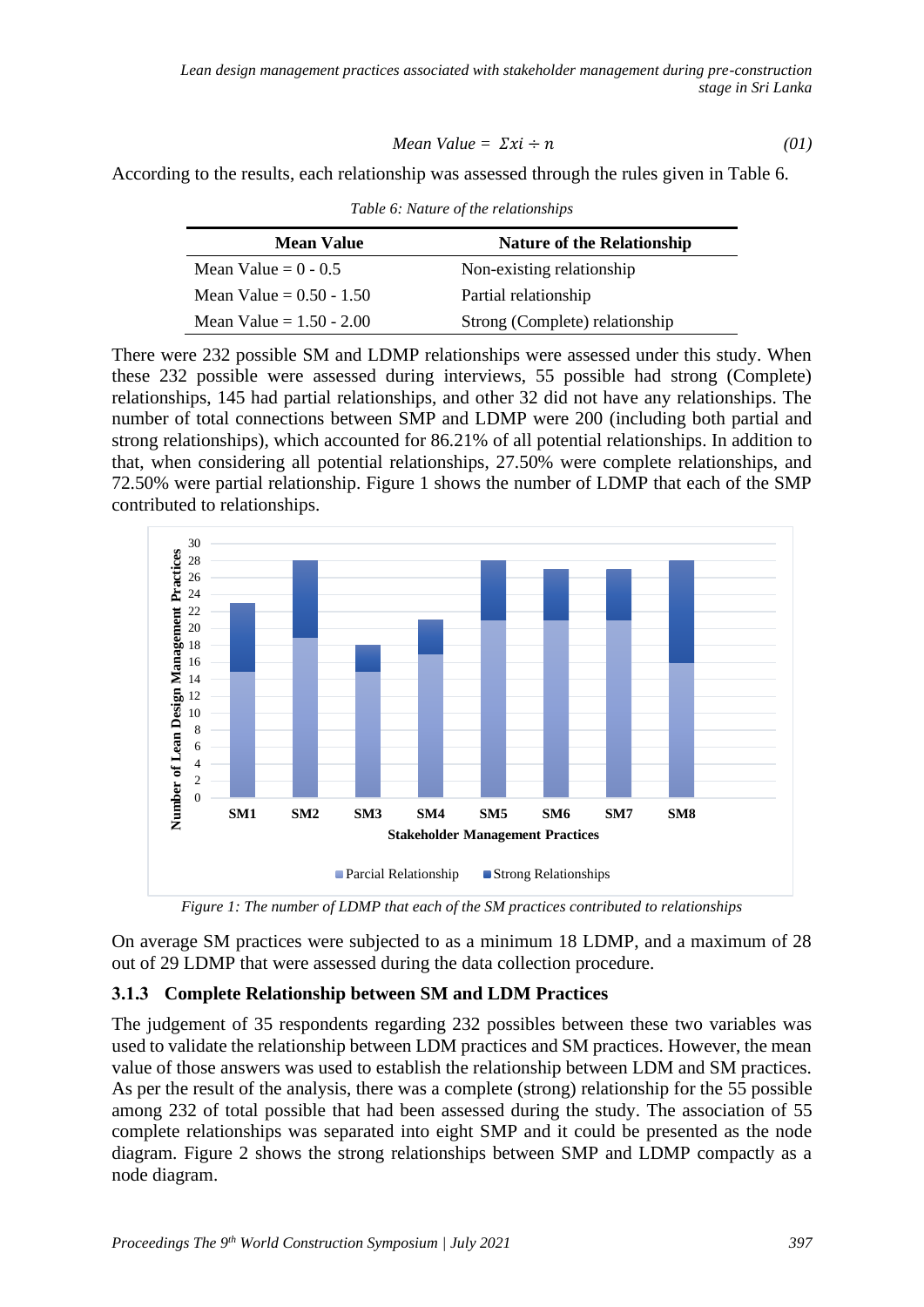

*Figure 2: Strong (complete) relationships between SM practice and LDMP*

On average, the involvement of builders during the early stage of the project (SM3) is the SMP that shows the least complete correlation with LDMP during the pre-construction stage. It has built up complete relationships with three LDMP namely Design Structure Matrix, Integrated Project Delivery, and Teamwork and Partnering. According to the study, the design of the product and the construction process are carried out instantaneously (SM8) is the SMP that has shown a complete relationship with more LDMP when comparing to other SM practice variables. SM8 had associated with twelve LDMP during the pre-constructions stage according to the node diagram. Virtual Design Construction, Design Structure Matrix, Design Workshop or Big Room workshop, Integrated Project Delivery, Target Value Design, Standardisation, Work Structuring and Scheduling, Benchmarking, Focus on the Whole Process, Health and Safety Improvement Management, Plan of Conditions and Work Environment or Environmental Management System, and First run Study were associated LDMP with SM8. When considering other SMP, SM6 and SM7 built up strong relationships with six same LDMP. In addition to that SM1, SM2, SM4, and SM5 build up complete relationships with eight, nine, four and seven LDMP.

#### **3.1.4 Partial Relationship between SM and LDM Practices**

145 partial relationships shown in the node diagram had been briefly described here based on each SMP that are applied pre-construction stage in Sri Lankan construction projects.



*Figure 3: Partial relationship between LDMP and SMP*

According to Figure 3, SM5, SM6, and SM7 are the SM practices that have shown partial relationship between more LDMP comparing other SM variables. These three variables are associated with 21 LDMP during the pre-construction stage. On average, SM1 and SM3 are the SM practices that shows the least partial correlation with LDMP during the pre-construction stage. These variables built up partial relationships with 15 LDMP. Furthermore, SM2, SM4 and SM8 build-up partial relationships consecutively 19, 17 and 16 LDMP.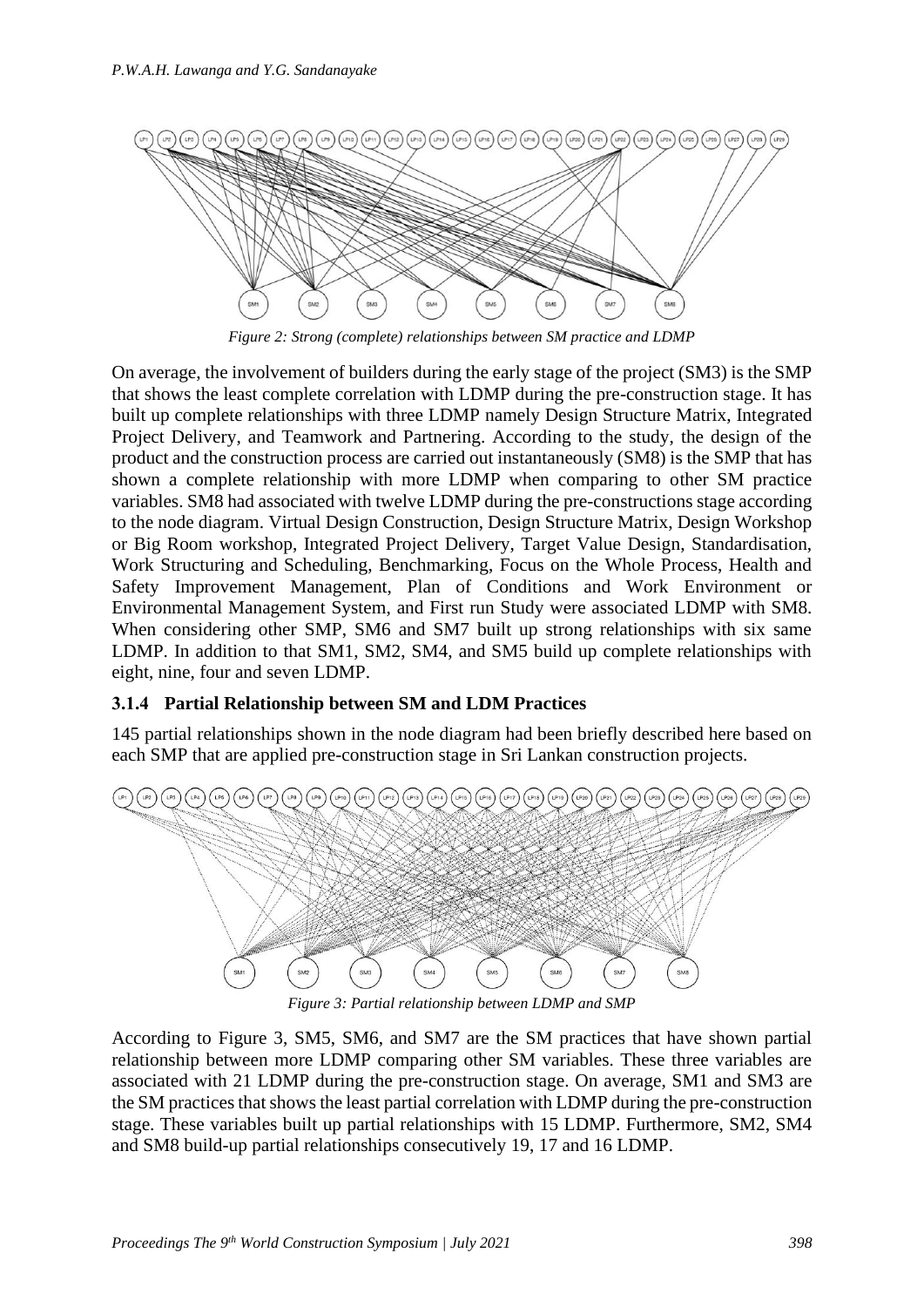#### **3.1.5 Possibility of Implementation of LDMP into SM Practices at the Pre- construction Stage**

The possibility of implementation of each LDMP into SM practices at the pre-construction stage could be assessed by using the outcomes from the descriptive analysis. Further, the possibility of implementation of LDMP could be assessed through two categories namely LDMP, which has a strong capability of implementation and LDMP, which has a partial capability with implementation. The probability was calculated considering both the partial and complete relationship that SMP built up with LDMP.

# P-value =  $\frac{Number\ of\ relationship\ associated\ with\ each\ LP}{P}$ Total relationship possible

Table 7 has comprised the probability of integrating LDMP into SM practices strongly and partially during the pre-construction stage.

| <b>Lean Design Management Practice</b>                      | <b>Probability of</b><br>implementation<br>completely | <b>Probability of</b><br>implementation<br>partially |
|-------------------------------------------------------------|-------------------------------------------------------|------------------------------------------------------|
| Virtual Design Construction (VDC)                           | 0.015                                                 | 0.020                                                |
| Design Structure Matrix (DSM)                               | 0.040                                                 |                                                      |
| Prefabrication and Modularisation                           |                                                       | 0.025                                                |
| <b>Detailed Briefing</b>                                    | 0.030                                                 | 0.010                                                |
| Design Workshop or Big Room workshop                        | 0.030                                                 | 0.010                                                |
| Integrated Project Delivery (IPD))                          | 0.040                                                 |                                                      |
| Target Value Design (TVD)                                   | 0.015                                                 | 0.025                                                |
| Standardisation                                             | 0.030                                                 | 0.010                                                |
| Last Planner System (LPS)                                   |                                                       | 0.035                                                |
| Work Structuring and Scheduling                             | 0.005                                                 | 0.020                                                |
| Benchmarking                                                | 0.005                                                 | 0.020                                                |
| Location-Based Management (LBM)                             |                                                       | 0.025                                                |
| Six Sigma                                                   | 0.005                                                 | 0.035                                                |
| Value-Based Management/Value Streaming<br>Mapping (VBM/VSM) |                                                       | 0.040                                                |
| Pull Scheduling/Planning                                    |                                                       | 0.035                                                |
| Reduce time                                                 |                                                       | 0.040                                                |
| <b>Simplify Steps</b>                                       |                                                       | 0.040                                                |
| <b>Increasing Flexibility</b>                               |                                                       | 0.030                                                |
| Focus on the Whole Process                                  | 0.005                                                 | 0.035                                                |
| <b>Increase Transparency</b>                                |                                                       | 0.040                                                |
| Visualization tools/Management (VM)                         |                                                       | 0.040                                                |
| Teamwork and partnering                                     | 0.035                                                 | 0.005                                                |
| Total Quality Management (TQM)                              |                                                       | 0.025                                                |
| Kaizen                                                      | 0.005                                                 | 0.020                                                |
| Conference management (CM)                                  |                                                       | 0.025                                                |

*Table 7: Probability of integrating LDMP into SM practices during the pre-construction stage*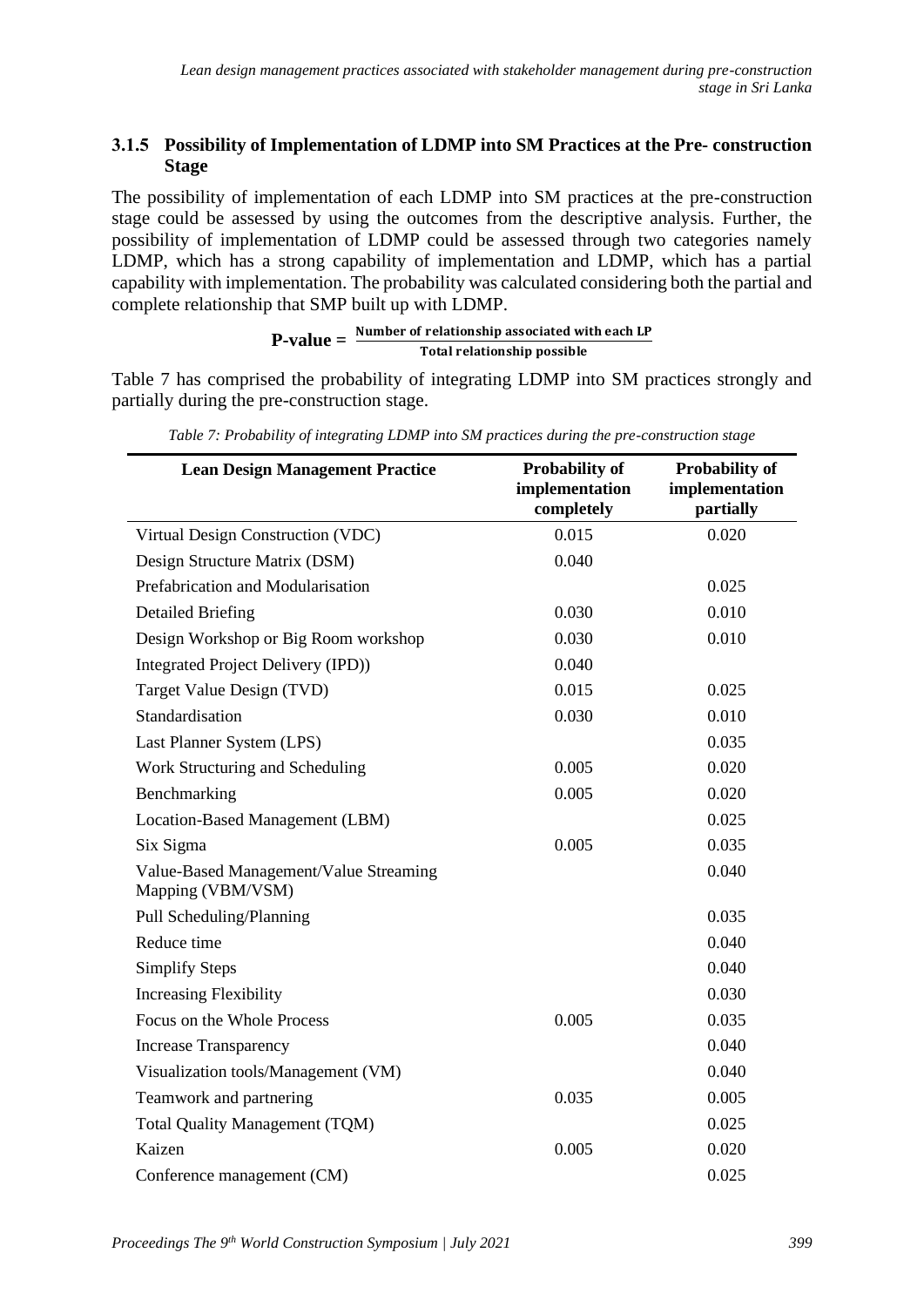| <b>Lean Design Management Practice</b>                                               | <b>Probability of</b><br>implementation<br>completely | <b>Probability of</b><br>implementation<br>partially |
|--------------------------------------------------------------------------------------|-------------------------------------------------------|------------------------------------------------------|
| Kanban System                                                                        |                                                       | 0.010                                                |
| Health and Safety Improvement Management                                             | 0.005                                                 | 0.035                                                |
| Plan of Conditions and Work Environment or<br><b>Environmental Management System</b> | 0.005                                                 | 0.035                                                |
| First run Study                                                                      | 0.005                                                 | 0.035                                                |

According to the probability values that have been presented in Table 7, majority of LDMP have more possibility to associate partial implementation with SM practices during the preconstruction stage in Sri Lankan construction projects rather than complete implementation. When the 29 LDMP were considered used for the research, there were 17 LDMP, which have the considerable capability of the partial or complete implementation with SM practices during the pre-construction stage at Sri Lankan construction projects. However, there is a considerable possibility for the implementation of LDMP with SM practices during the pre-construction stage.

#### **3.1.6 Importance of Implementing LDMP with SM Practices during the Preconstruction Stage**

Increasing the value and the quality of the design minimising errors, reducing unnecessary cost and time that is allocated to design procedure, providing flexibility for the design based on the requirement, increasing project coordination, identification of construction difficulties, and minimising them during pre-construction stage could be identified as the key benefits of integrating LDMP into SM. On the other hand, reducing the process variability, increasing the final product value through systematic consideration of client's requirement, reducing cycle time, reducing the non-value activities, increasing the process transparency, and continuous improvement process were identified as the other benefits that can be gained from the integration of LDMP into SMP during the pre-construction stage.

The respondents who have more experience with the construction industry emphasised that even if LDMP and SM are currently existing as management practices in Sri Lankan construction projects, the professionals do not have considerable knowledge on the implementation of those practices with construction projects. On the other hand, construction professionals reluctant to adopt the new concept that is coming to the Sri Lankan construction sector. Therefore, the professionals have a lack of experience and knowledge regarding new concepts that can provide considerable value to the construction sector. In summary, the majority of construction professionals have applied LDMP and SM practices during the preconstruction stage without knowing them as LDMP and SM practices due to a lack of theoretical knowledge that the professionals have. Therefore, the majority of the respondents described the importance of guiding professionals who involve with a construction project to enhance both theoretical and practical knowledge. However, according to the opinion of the respondents, it will be required to provide training regarding important management practices such as LDM and SM practices that have considerable capability to enhance the effectiveness and efficiency of the pre-construction process in the Sri Lankan construction sector.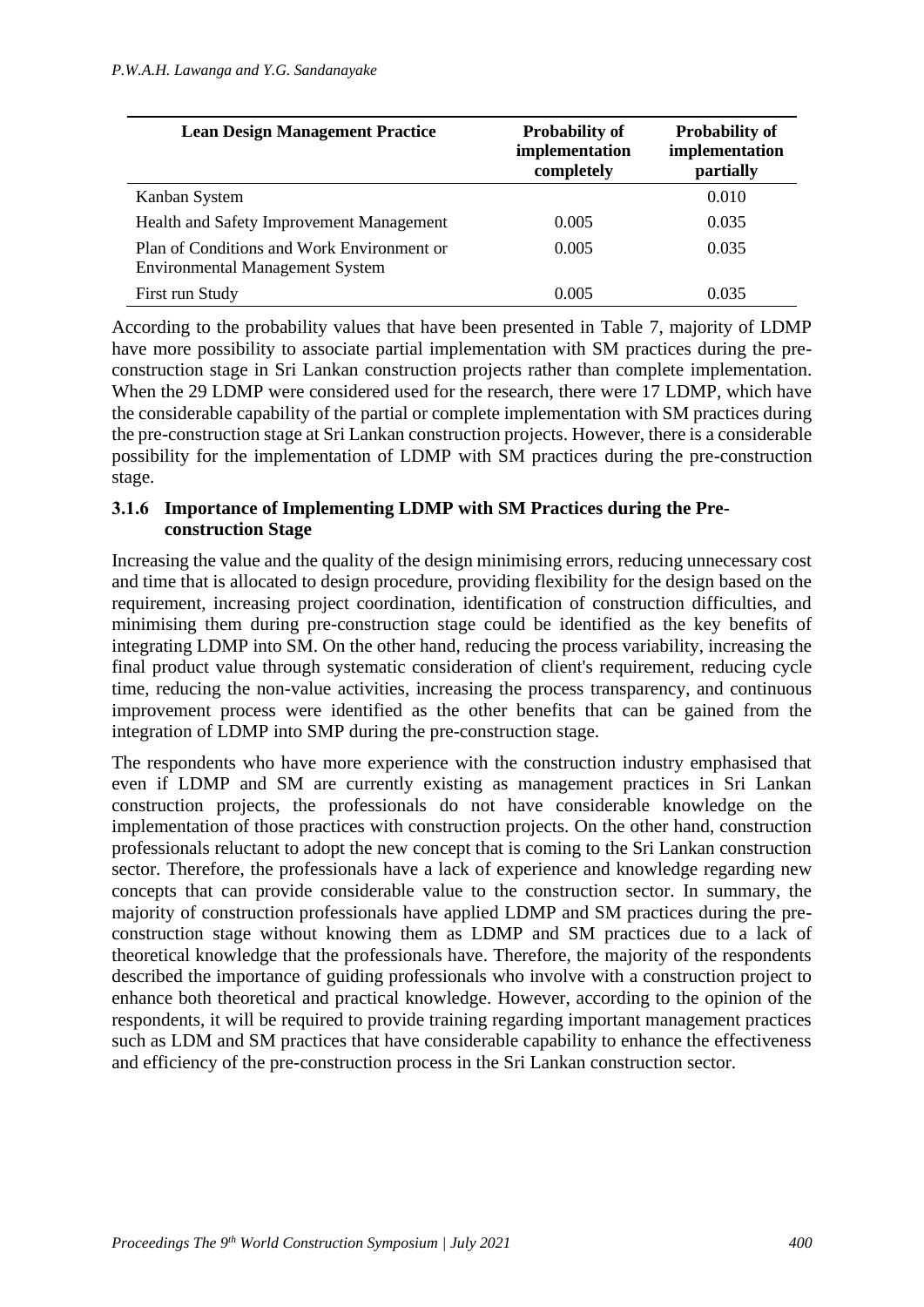# **4. CONCLUSIONS**

In this study, 29 lean design management practices and eight (08) stakeholder management practices were identified under literature synthesis. These practices were assessed during the data collection procedure for achieving the aim of the research. However, due to time constraints, the scope of the research was limited to appraise the relationship between LDM practices and SM practices at pre-construction stage.

As per the viewpoint of experts, there is a 70% possibility of implementation of LDMP during the pre-construction stage and an 82% possibility of implementation of SM practices during the pre-construction stage when it comes to the Sri Lankan context. The implementation of LDMP during the pre-construction stage ensures the efficiency and effectiveness of a construction project by minimising waste and increasing the quality of a project. On the other hand, SMP provide a lower probability of developing the poor design through the better coordination of the stakeholders. Moreover, when considering the relationships between LDM and SM practices, there was a 61.64% possibility for integrating both variables during the preconstruction stage. These relationships have build-up under two categories called strong relationships and partial relationships. According to the results from the analysis, LDMP had a considerable possibility to create a partial relationship with SM practices rather than strong relationships.

When the Sri Lankan context is considered, numerous benefits can be gain through this implementation. Increasing value and the quality of the design, reducing unnecessary cost and time that is allocated to design procedure, providing flexibility for the design based on the requirement, and increasing project coordination were identified as main benefits of the implementation. Conversely, the implementation can influence the efficiency and effectiveness of the final output. However, though there is progressive earnest for implementing LDM into the pre-construction stage, the majority of construction professionals have a lack of awareness and poor earnestness with the implementation of LDM into the pre-construction stage. Therefore, the experts have focused on preparing the strategical process for implementing LDM into the pre-construction stage to increase productivity and minimise the complexity of the process in Sri Lankan construction projects.

# **5. REFERENCES**

- Aapaoja, A., Haapasalo, H., and Soderstorm, P., 2013. Early stakeholder involvement in the project definition phase: Case renovation. *ISRN Industrial Engineering*, *2013*, pp. 1-14.
- Babalola, O., Ibem, E.O., and Ezema, I.C., 2019. Implementation of lean practices in the construction industry: A systematic review. *Building and Environment*, 148, pp. 34- 43.
- Bourne, L., and Walker, D.H., 2005. Visualising and mapping stakeholder influence. *Management Decision,*  43(5), pp. 649-666.
- Chinyio, E., and Olomolaiye, P. (Eds.)., 2010. *Construction stakeholder management*. United Kingdom: Blackwell Publishing Ltd.
- Daluwatte, L. and Ranasinghe, M., 2018. Effects of inputs from the preconstruction activities on the design phase of construction projects. *Engineer: Journal of the Institution of Engineers, Sri Lanka*, 51(2), pp. 31-40.
- Dolage, D.A.R. and Perera, P.W.S.D., 2009. Delays in the pre-construction phase of state sector building projects. *Engineer: Journal of the Institution of Engineers, Sri Lanka*, 42(3), pp. 22-30.
- Franco, J.V., and Picchi, F.A., 2016. Lean design building projects: Guiding principles and exploratory collection of good practices. *24th Annual Conference of the International Groups for Lean Construction.* [Online] 4, pp. 113-122. Boston, USA: IGLC. Available from: https://iglcstorage.blob.core.windows.net/papers/attachment-5d954305-e6f3-4c5b-9ee7-4a03eafd2d70.pdf.
- Herrera, R., Mourgues, C., Alarcon, L.F. and Pellicer, E., 2019. An assessment of lean design management practices in construction projects. *Sustainability*, 12(1), pp. 1-19.